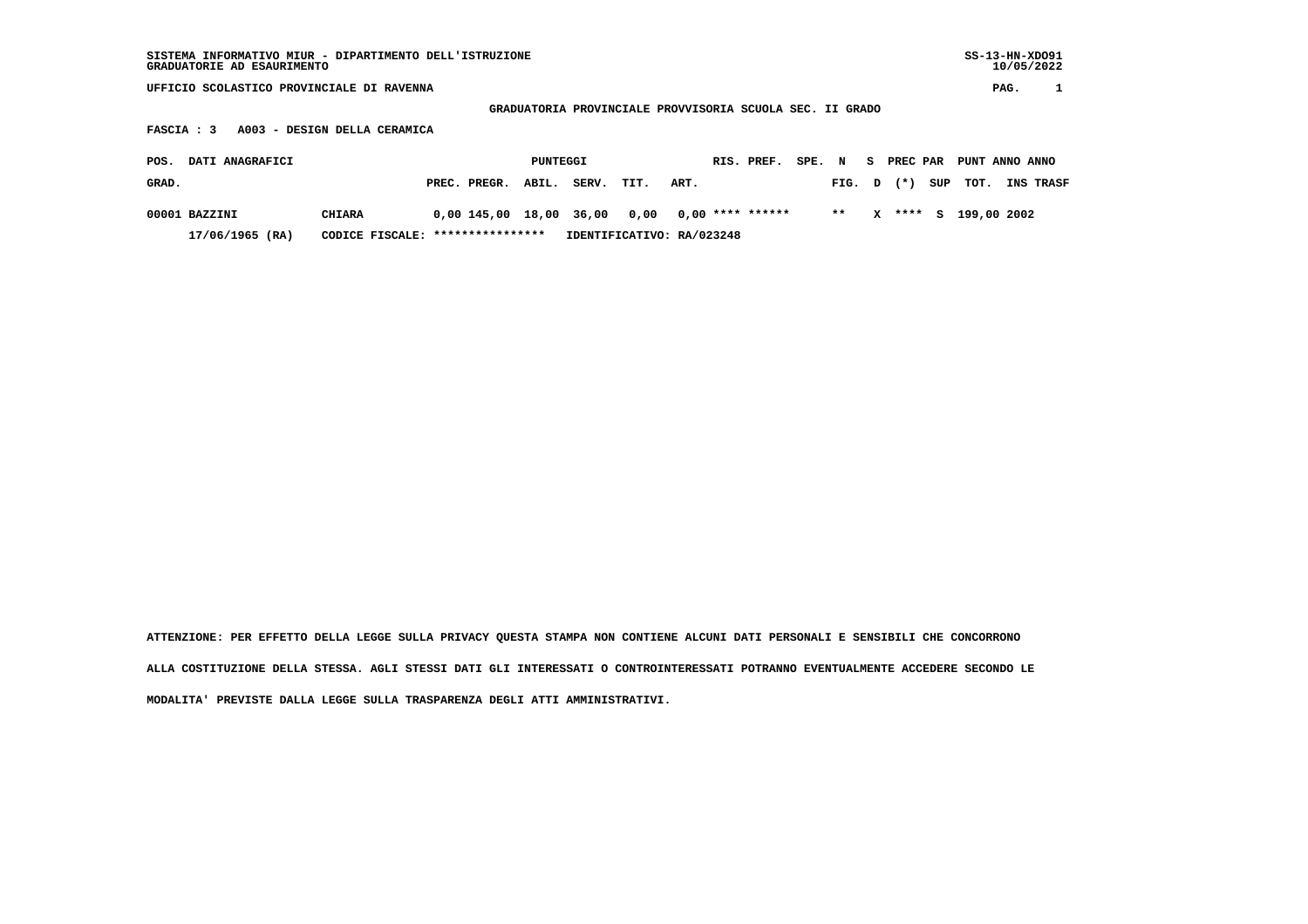**UFFICIO SCOLASTICO PROVINCIALE DI RAVENNA PAG. 2**

 **GRADUATORIA PROVINCIALE PROVVISORIA SCUOLA SEC. II GRADO**

 **FASCIA : 3 A008 - DISCIPLINE GEOMETRICHE, ARCHITETTURA, DESIGN D'ARREDAMENTO E SCENOTECNICA**

| POS.  | <b>DATI ANAGRAFICI</b> |                                  |                                                | PUNTEGGI |       |                           |      | RIS. PREF. | SPE. N |        |  | S PREC PAR PUNT ANNO ANNO |                         |
|-------|------------------------|----------------------------------|------------------------------------------------|----------|-------|---------------------------|------|------------|--------|--------|--|---------------------------|-------------------------|
| GRAD. |                        |                                  | PREC. PREGR. ABIL.                             |          | SERV. | TIT.                      | ART. |            |        | FIG. D |  | $(*)$ SUP TOT.            | <b>INS TRASF</b>        |
|       | 00001 FUCECCHI         | CRISTINA                         | $0,00$ 82,00 42,00 36,00 0,00 0,00 **** ****** |          |       |                           |      |            |        | $* *$  |  |                           | **** S 160,00 2011 2011 |
|       | 24/12/1972 (SI)        | CODICE FISCALE: **************** |                                                |          |       | IDENTIFICATIVO: RA/040708 |      |            |        |        |  |                           |                         |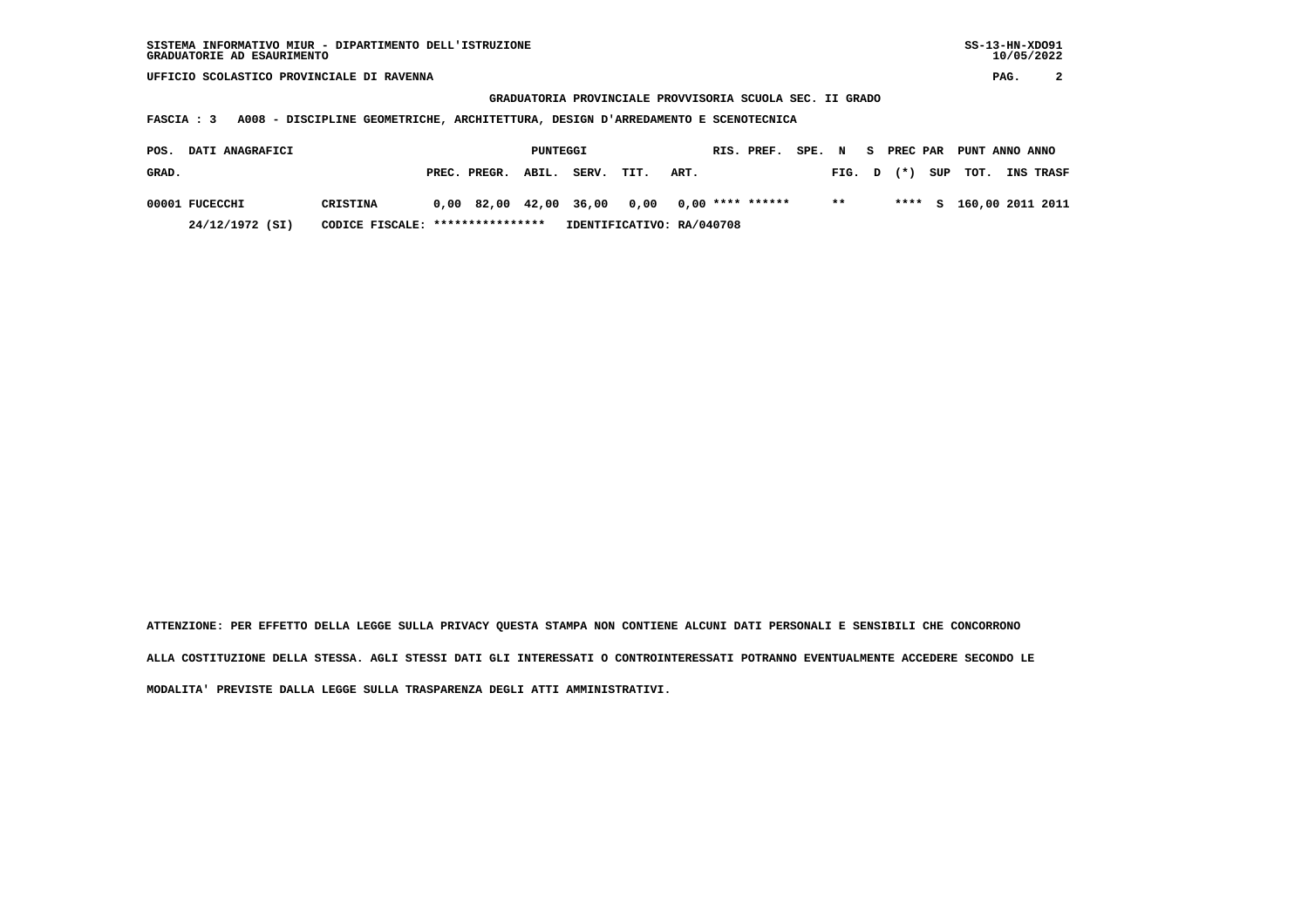| SISTEMA INFORMATIVO MIUR - DIPARTIMENTO DELL'ISTRUZIONE | SS-13-HN-XD091 |
|---------------------------------------------------------|----------------|
| GRADUATORIE AD ESAURIMENTO                              | 10/05/2022     |

 **UFFICIO SCOLASTICO PROVINCIALE DI RAVENNA PAG. 3**

 **GRADUATORIA PROVINCIALE PROVVISORIA SCUOLA SEC. II GRADO**

 **FASCIA : 3 A009 - DISCIPLINE GRAFICHE, PITTORICHE E SCENOGRAFICHE**

| POS.       | <b>DATI ANAGRAFICI</b> |       |                                  |                    | PUNTEGGI |                           |                                                |      | RIS. PREF. SPE. N S PREC PAR PUNT ANNO ANNO |  |        |              |  |                    |                  |
|------------|------------------------|-------|----------------------------------|--------------------|----------|---------------------------|------------------------------------------------|------|---------------------------------------------|--|--------|--------------|--|--------------------|------------------|
| GRAD.      |                        |       |                                  | PREC. PREGR. ABIL. |          | SERV.                     | TIT.                                           | ART. |                                             |  | FIG. D |              |  | (*) SUP TOT.       | <b>INS TRASF</b> |
| 00001 FOLI |                        | IRENE |                                  |                    |          |                           | $0.00$ 63.00 42.00 36.00 0.00 0.00 **** ****** |      |                                             |  | $**$   | $\mathbf{x}$ |  | **** S 141,00 2009 |                  |
|            | 08/05/1983 (RA)        |       | CODICE FISCALE: **************** |                    |          | IDENTIFICATIVO: RA/038524 |                                                |      |                                             |  |        |              |  |                    |                  |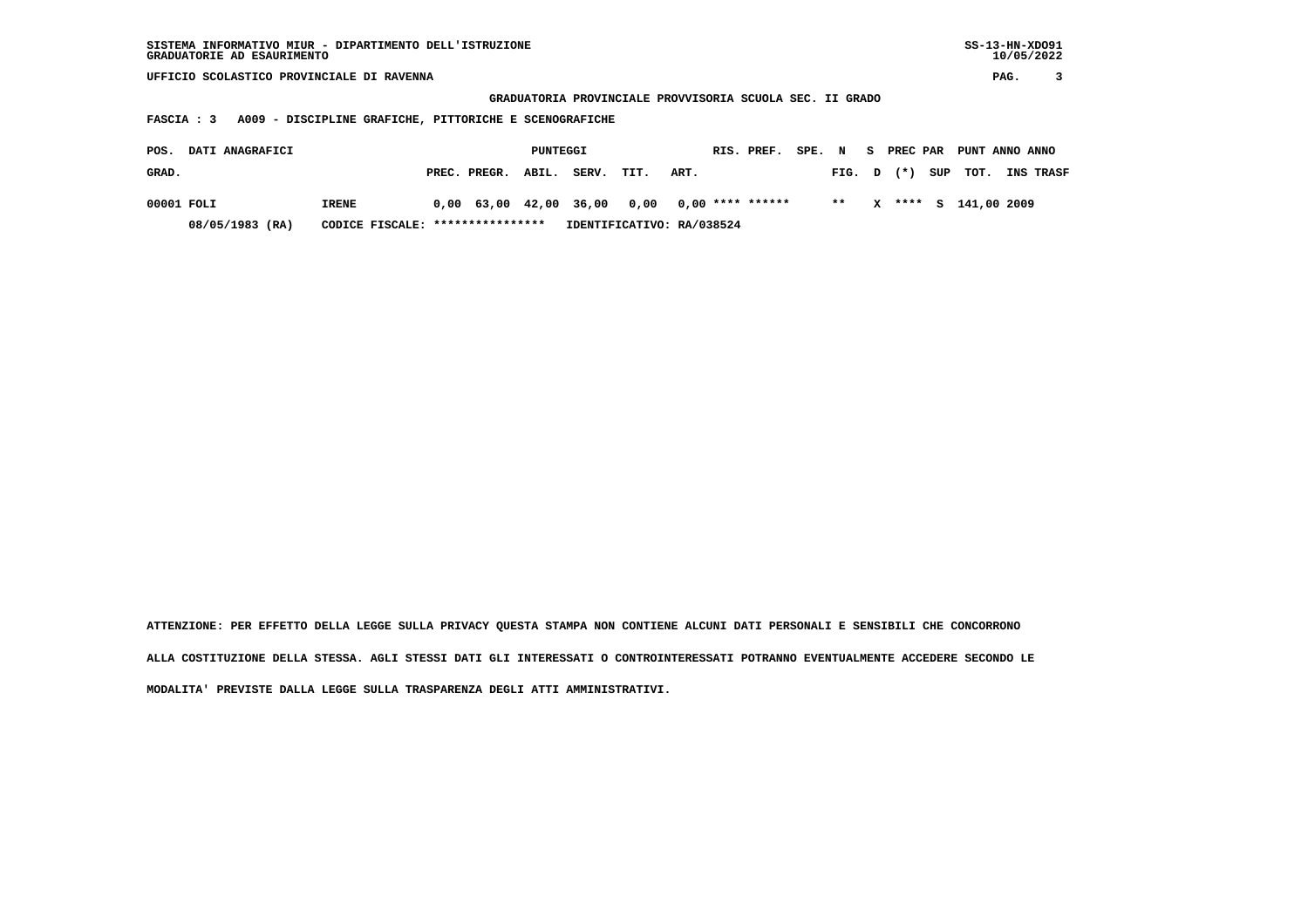**UFFICIO SCOLASTICO PROVINCIALE DI RAVENNA PAG. 4**

 **GRADUATORIA PROVINCIALE PROVVISORIA SCUOLA SEC. II GRADO**

 **FASCIA : 3 A046 - SCIENZE GIURIDICO-ECONOMICHE**

| POS.  | DATI ANAGRAFICI   |                                   | PUNTEGGI |                         |            | RIS. PREF. | SPE.                      | $\mathbf N$ |                    | S PREC PAR |        | PUNT ANNO ANNO |           |     |                    |           |
|-------|-------------------|-----------------------------------|----------|-------------------------|------------|------------|---------------------------|-------------|--------------------|------------|--------|----------------|-----------|-----|--------------------|-----------|
| GRAD. |                   |                                   |          | PREC. PREGR.            | ABIL.      | SERV.      | TIT.                      | ART.        |                    |            | FIG. D |                | $(\star)$ | SUP | тот.               | INS TRASF |
|       | 00001 FABBRI      | <b>MARIA CRISTIN</b>              |          | 0,00 276,00 16,00 36,00 |            |            | 0,00                      |             | $0.00$ **** ****** |            | $* *$  |                | ****      | S.  | 328,00 2000        |           |
|       | 21/03/1966 (RA)   | CODICE FISCALE: ***************** |          |                         |            |            | IDENTIFICATIVO: RA/020506 |             |                    |            |        |                |           |     |                    |           |
|       | 00002 PRANTERA    | <b>DANIELA TERES</b>              |          | 0,00 106,00 16,00 36,00 |            |            | 0,00                      |             | $0.00$ **** ****** |            | $* *$  |                | ****      |     | S 158,00 2011 2011 |           |
|       | 03/10/1961 (CS)   | CODICE FISCALE: ***************** |          |                         |            |            | IDENTIFICATIVO: RA/040859 |             |                    |            |        |                |           |     |                    |           |
|       | 00003 MAZZACURATI | <b>AURA</b>                       | 0.00     |                         | 0,00 42,00 | 36,00      | 0,00                      |             | $0.00$ **** ****** |            | $***$  | x              | ****      | s   | 78,00 2019         |           |
|       | 16/10/1971 (BO)   | CODICE FISCALE: ***************** |          |                         |            |            | IDENTIFICATIVO: RA/026279 |             |                    |            |        |                |           |     |                    |           |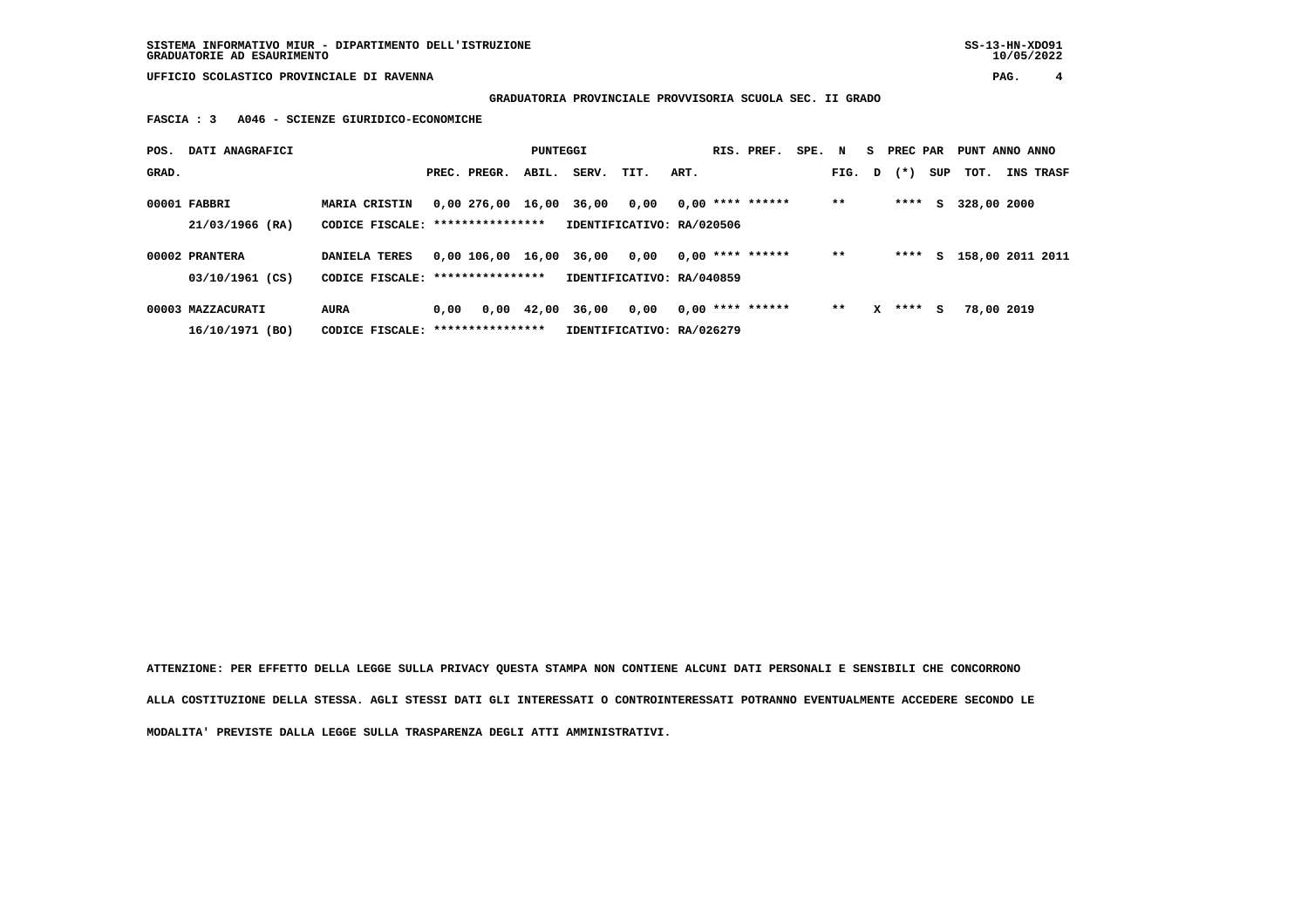**SISTEMA INFORMATIVO MIUR - DIPARTIMENTO DELL'ISTRUZIONE SS-13-HN-XDO91 GRADUATORIE AD ESAURIMENTO 10/05/2022**

 **UFFICIO SCOLASTICO PROVINCIALE DI RAVENNA PAG. 5**

 **GRADUATORIA PROVINCIALE PROVVISORIA SCUOLA SEC. II GRADO**

 **FASCIA : 3 A054 - STORIA DELL'ARTE**

| POS.  | DATI ANAGRAFICI  |                      |                                  |                        | PUNTEGGI |                           |      |      | RIS. PREF.         | SPE. N |        |   | S PREC PAR |     | PUNT ANNO ANNO |                  |
|-------|------------------|----------------------|----------------------------------|------------------------|----------|---------------------------|------|------|--------------------|--------|--------|---|------------|-----|----------------|------------------|
| GRAD. |                  |                      |                                  | PREC. PREGR.           | ABIL.    | SERV.                     | TIT. | ART. |                    |        | FIG. D |   | $(* )$     | SUP | тот.           | <b>INS TRASF</b> |
|       | 00001 ZANNONI    | <b>SARA</b>          |                                  | 0,00 135,00            | 42,00    | 36,00                     | 0.00 |      | $0,00$ **** ****** |        | $**$   | x | ****       | S.  | 213,00 2007    |                  |
|       | 03/05/1980 (RA)  |                      | CODICE FISCALE: **************** |                        |          | IDENTIFICATIVO: RA/026428 |      |      |                    |        |        |   |            |     |                |                  |
|       | 00002 DE PASCALE | <b>ANTONIA ANGEL</b> |                                  | 0,00 80,00 16,00 36,00 |          |                           | 0.00 |      | $0.00$ **** ****** |        | $* *$  |   | ****       | s   | 132,00 2002    |                  |
|       | 02/10/1970 (SA)  |                      | CODICE FISCALE: **************** |                        |          | IDENTIFICATIVO: RA/022976 |      |      |                    |        |        |   |            |     |                |                  |